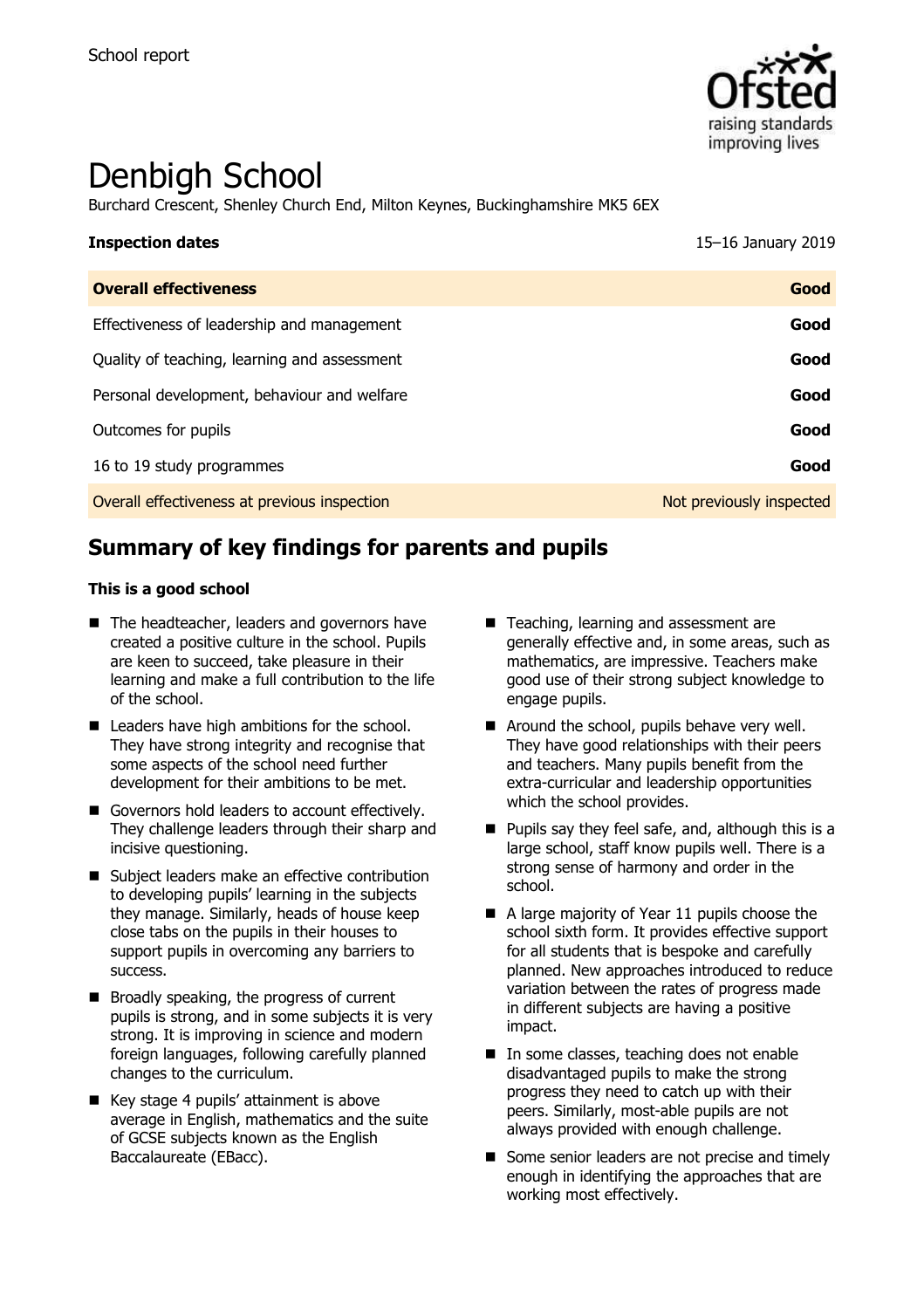

# **Full report**

### **What does the school need to do to improve further?**

- Improve the quality of teaching, learning and assessment so that:
	- the very strong practice seen in some subjects and classes, including in the sixth form, is found more consistently across the school
	- disadvantaged pupils catch up, and the most able fulfil their potential across all subjects.
- **Ensure that all senior leaders promptly and precisely identify approaches that are** having the most positive impact and use this to prioritise their next actions.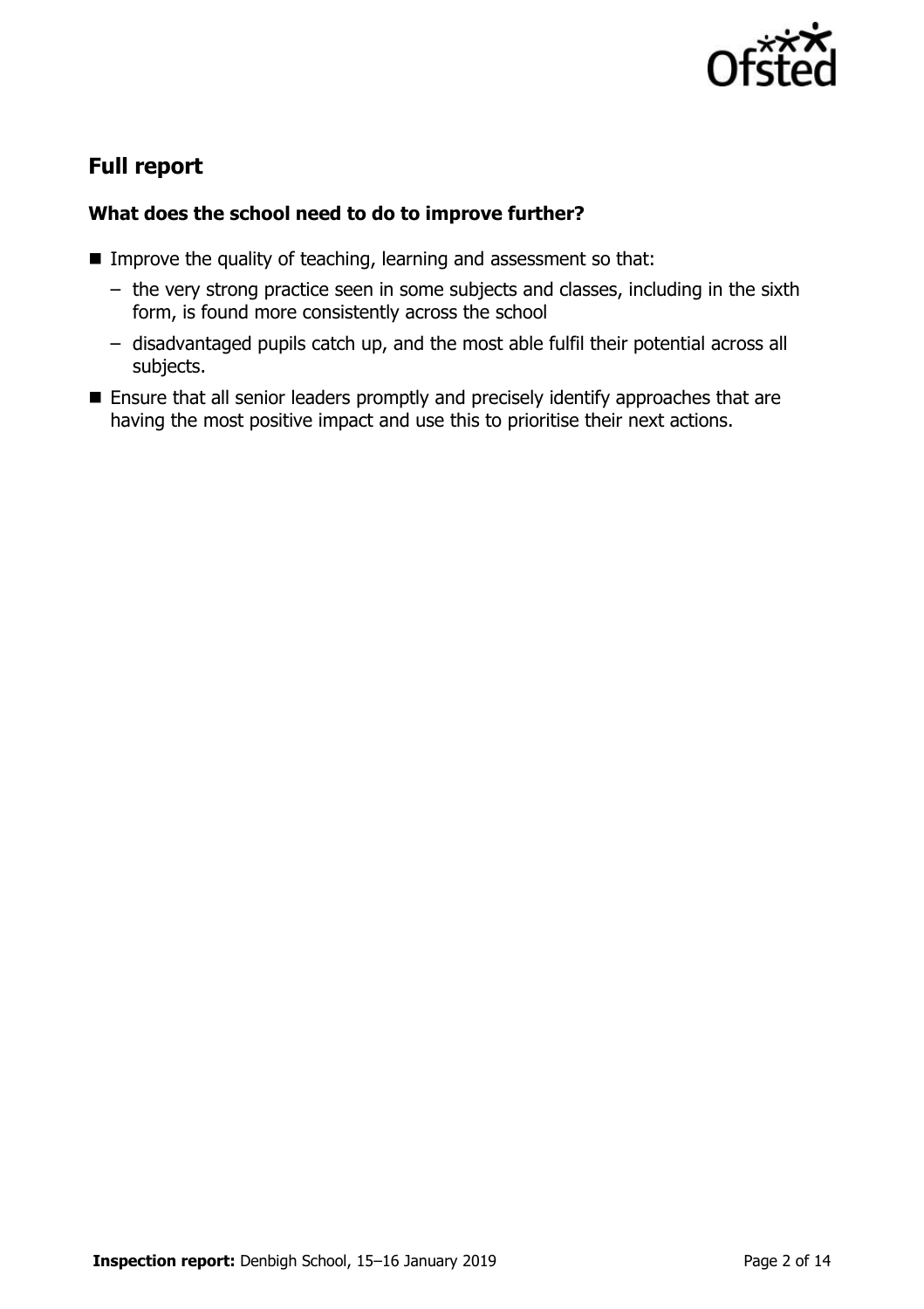

# **Inspection judgements**

#### **Effectiveness of leadership and management Good**

- Denbigh School has a positive and outward-looking culture. Most pupils achieve well and flourish at the school, taking full advantage of the wide range of opportunities the school provides. Staff and pupils praise the school and are proud to be members of the school community.
- The headteacher, senior leaders and governors have a strong sense of moral purpose. They are committed to improving the educational experiences of pupils in Milton Keynes and work closely with other schools to achieve this aim. They are accurate in their judgements about the quality of teaching and whole-heartedly recognise that some aspects of this school need further development to meet their own high standards. In response, they have rightly made substantial changes and introduced some new approaches this academic year. These are beginning to have a positive impact on pupils' learning and progress.
- The senior leadership team has evolved over the last two years, with some existing members successfully taking on new areas of responsibility. Several new senior leaders have joined the team, some of whom are making a strong contribution. However, there are inconsistencies in the effectiveness of this team. Some leaders are not prompt enough or sufficiently precise in identifying the approaches that work best. This has meant that a number of follow-up actions have not always been well focused, and improvements in some areas have not been timely enough.
- There are substantial strengths in subject leadership across the school. New and existing subject leaders have high standards. They diligently focus on ensuring that pupils acquire strong subject knowledge, are taught well and make strides in their learning. They keep a sharp oversight of the taught curriculum in the subjects they line manage.
- The leaders of the five 'houses' in the school make a strong contribution. They have a detailed understanding of how well pupils are achieving across all the subjects, making good use of this information when delivering assemblies that are focused on learning. Heads of house play a pivotal role in pulling together a package of bespoke support that will enable pupils to overcome any barriers they have to success.
- The leadership of pupils with special educational needs and/or disabilities (SEND) is impressive. The special educational needs coordinator (SENCo) has a highly developed understanding of how best to support pupils who have a range of additional needs. There is strong evidence that effective leadership, including strong oversight of the impact of additional funding, supports pupils with SEND in making strides in their learning. Of note is the way the SENCo has developed effective approaches to track the small steps in progress that are made by pupils with SEND.
- The leadership of disadvantaged pupils is a priority for the school. The focus for the school's work is rightly shifting, with greater emphasis than hitherto being placed on ensuring that disadvantaged pupils fulfil their academic potential. This approach is more embedded in some subjects and in some aspects of the school than it is in others. For example, it is having a stronger impact on pupils in key stage 3. One reason for this is the strong collaboration with primary partner schools. This means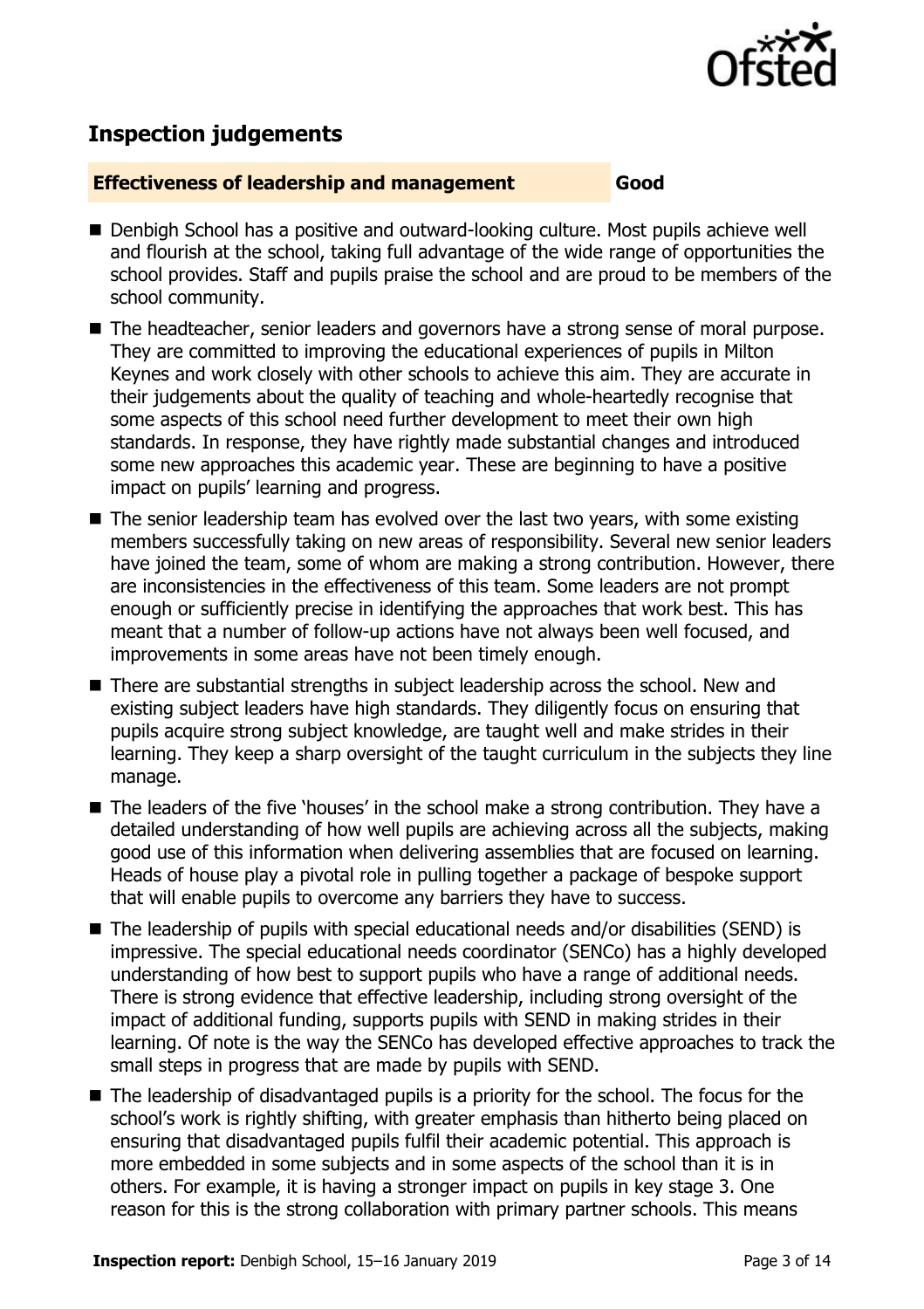

that leaders are aware of any gaps in learning that disadvantaged pupils in Year 7 may have.

- The curriculum promotes effectively success in a range of academic subjects. This academic year, senior leaders have implemented carefully planned changes to the curriculum in order to support pupils' learning and progress in some of the EBacc subjects, notably in science and modern foreign languages. Leaders are dedicated to providing pupils with the solid academic grounding they will need to achieve highly in a range of A-level subjects, as well as to meet the entry requirements of top universities.
- The breadth of GCSE subjects on offer outside of the EBacc is impressive and enables pupils to pursue their interests. Extra-curricular opportunities and clubs are often linked to these subjects. They assist pupils in extending their specialist expertise and honing their practical skills.
- This school is well managed. Many systems, including those for managing pupils' behaviour, are implemented effectively. This makes for an orderly and harmonious environment, where pupils feel safe and well cared for.
- Spiritual, moral, social and cultural development is effective. All four elements are closely tracked, and this has enabled the school to ensure that all aspects are equally well developed, including the spiritual dimension. Of note is the way the school has enhanced this aspect, for example through providing a dedicated space for prayer or reflection. Opportunities to lead, including the chance for pupils to sit on a local governing board committee, enable pupils to gain insight into democracy and other British values, as well as refining pupils' communication skills.

#### **Governance of the school**

- Governance is a strength of the school. The recently appointed chair of trustees has a particularly sharp and insightful understanding of what the school's priorities should be. He has stringently challenged the school about the pace of some improvements as well as the progress made by both disadvantaged pupils and most-able pupils.
- $\blacksquare$  Minutes from the meetings of the standards committee and the curriculum committee indicate that governors that sit on these committees, including the chair of the local governing board, hold leaders to account effectively. They use their understanding and knowledge of the school, including the curriculum, to question leaders incisively.
- Well-considered changes have been made to governance structures to enable the smooth transition from being a stand-alone convertor academy to the lead school in a multi-academy trust. Some aspects of this transition are still being worked out. For example, governors acknowledge there is more work to do to ensure that there are clear lines of accountability between members of the local governing body and trustees. There are strong plans in place to achieve this.

#### **Safeguarding**

■ The arrangements for safeguarding are effective. There are strong and well-rehearsed systems in place to ensure that pupils receive the support they need, including from the local authority. Support provided is vigilantly monitored by designated leaders.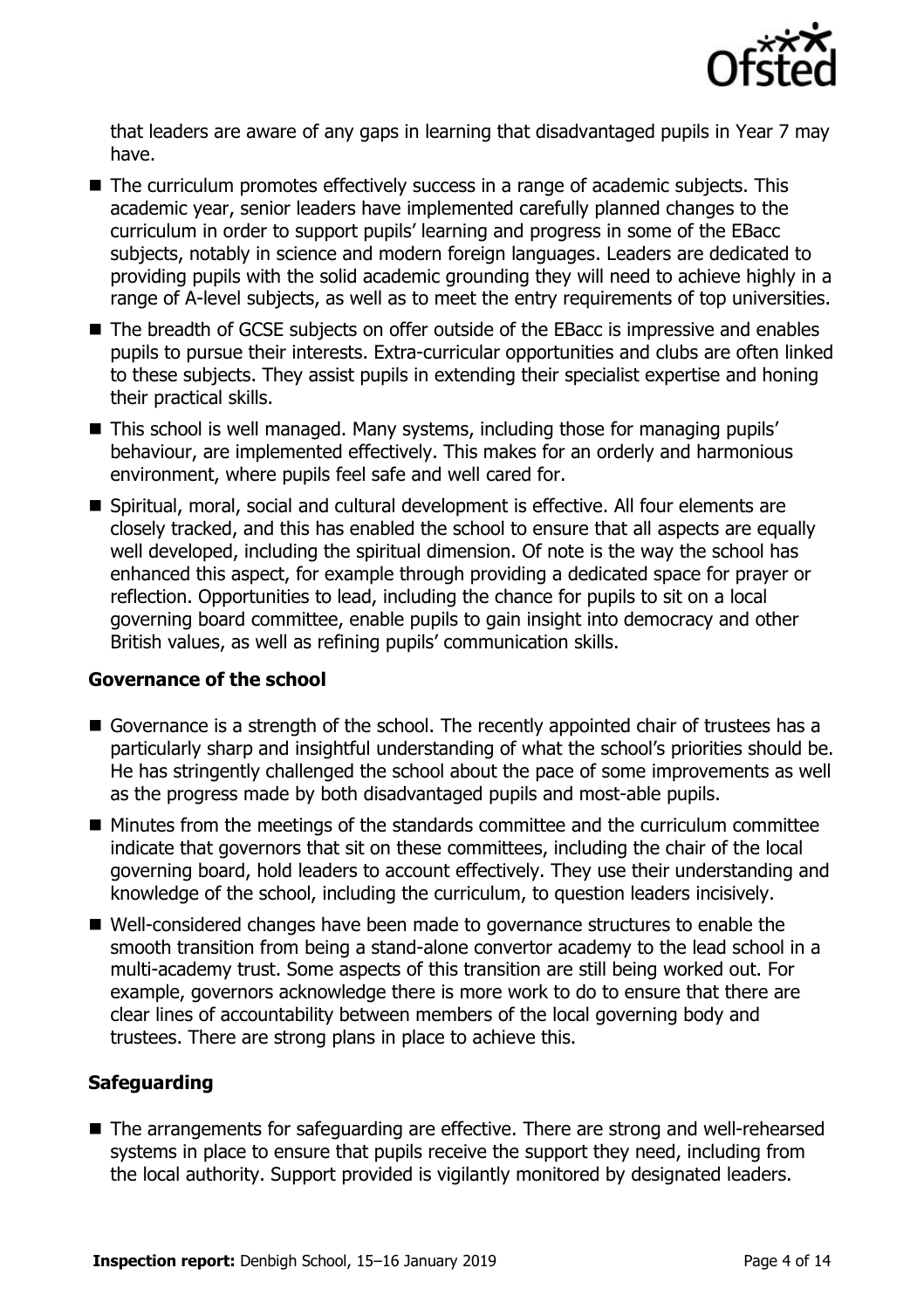

- $\blacksquare$  Staff are kept informed of the safeguarding issues that are receiving a national focus and also ones that are most relevant to pupils at the school. The heads of house are particularly attuned to the signs that pupils may be being groomed to join criminal gangs and monitor this carefully. They also make sure that information about these issues is shared with pupils. There is a useful two-way flow of information between the police and the school about pupils who may be vulnerable to exploitation of this kind.
- The school is in the process of reviewing some of its safeguarding processes and policies, so that they are even tighter. For example, the staff code of conduct is currently being revised so that it brings together information on staff conduct that exists within a number of different guidance documents.

#### **Quality of teaching, learning and assessment Good**

- **Practice in teaching, learning and assessment is generally improving and, in some** subjects and classes, it is particularly effective. Improvements in teaching in science and modern foreign languages have been rapid. Subject leaders rightly acknowledge that there is still more work to do in these areas.
- **Effective support has enabled individual teachers to develop their practice. However, in** a number of classes, across a range of subjects, teaching does not always enable disadvantaged pupils to catch up with their peers or enable most-able pupils to fulfil their potential.
- **Pupils benefit from teachers' strong subject knowledge and often gain deep knowledge** and understanding through the effective ways in which teachers transmit this knowledge. Of note is the way pupils question their teachers in order, for example, to find out more, seek clarification and check to see if their assumptions are correct. Sometimes teachers' responses to the penetrating questions most-able pupils ask are not detailed and thought-provoking enough.
- **Pupils are keen to achieve and want to extend their knowledge and skills. They listen** carefully in class and take note of teachers' high-quality explanations. In subjects such as mathematics and history, interesting and detailed explanations, as well as the careful sequencing of topics, mean that pupils acquire deep knowledge and understanding.
- **Pupils are often provided with detailed advice and feedback on their learning, which** helps them develop. Of note is the helpful guidance they receive from teachers about the best way to tackle examination questions.
- Teaching in most practical subjects enables pupils to hone and develop their practical skills. Pupils apply the knowledge they gain from teachers' demonstrations well. Many make effective use of the expertise they have gained from hobbies and/or extracurricular activities when carrying out practical tasks.
- In a number of subjects, but not all, there is a helpful emphasis on the subject-specific vocabulary pupils need to demonstrate and deepen their knowledge. This is beginning to have an impact on the quality of pupils' explanations and evaluations. In English, for instance, pupils are increasingly confident in using words relating to form, structure and literary devices.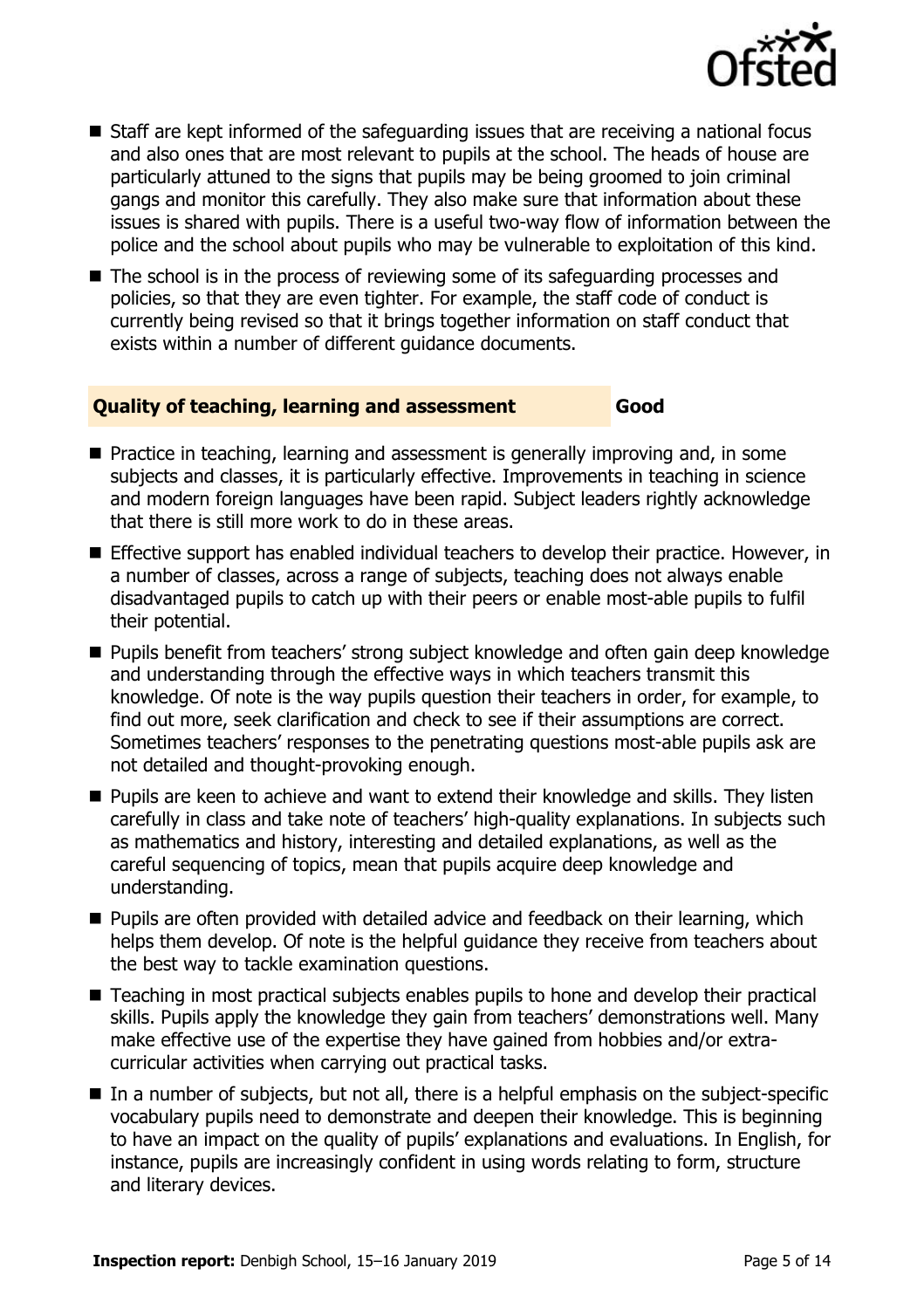

■ This academic year, there has been a focus on class teachers developing approaches to support the progress of pupils identified as falling behind. In many cases, these plans are having a positive impact, often because teachers know their pupils well. However, some plans are having a stronger impact than others.

#### **Personal development, behaviour and welfare Good**

#### **Personal development and welfare**

- The school's work to promote pupils' personal development and welfare is good. Some aspects are exceptional, such as pupil leadership opportunities and the extra-curricular activities offered.
- In most classes, pupils are keen to learn and want to succeed. However, in some classes, where teaching is less strong, some pupils do not take pride in their work and they do not engage in learning well enough.
- **Pupils participate in a wide range of extra-curricular activities and trips, many of which** are linked to curriculum subjects. These activities provide pupils with a wealth of knowledge and understanding about different places, people and ideas. They also develop pupils' practical capabilities and self-confidence. Leaders are currently developing systems for collating information about the groups of pupils who access theses additional activities.
- Leaders have collated strong evidence indicating that the school is effective in meeting most of the nationally agreed standards for careers education. However, for a small number of standards, evidence has not been pulled together as well as it has for the majority. The oversight of careers is rightly in the process of being strengthened. Pupils value the personal careers advice they receive and the chance to meet employers at the annual careers fair.

#### **Behaviour**

- $\blacksquare$  The behaviour of pupils is good, and most pupils have positive relationships with teachers and their peers. It is not outstanding, because, in lessons where teaching is less effective, pupils' behaviour is not always in line with the school's high expectations, especially but not solely in key stage 4. Sometimes pupils talk over teachers and make unhelpful comments.
- **Pupils behave extremely well around the school and there is an orderly atmosphere.** Pupils socialise effectively in communal areas. Staff diligently supervise communal spaces, using their supervision time to converse with pupils and thus further strengthen pupil–teacher relationships.
- Behaviour and attendance are well led and managed. The heads of the five houses play a strong role in this. There are also well-functioning systems in place which collate information about pupils' behaviour and attendance. Heads of houses carefully scrutinise this information and use it to arrange bespoke support for pupils. They know the pupils for whom they are responsible very well and are keenly aware of each individual's needs. As a result, attendance was above average last academic year and there were no significant differences in the attendance of different groups.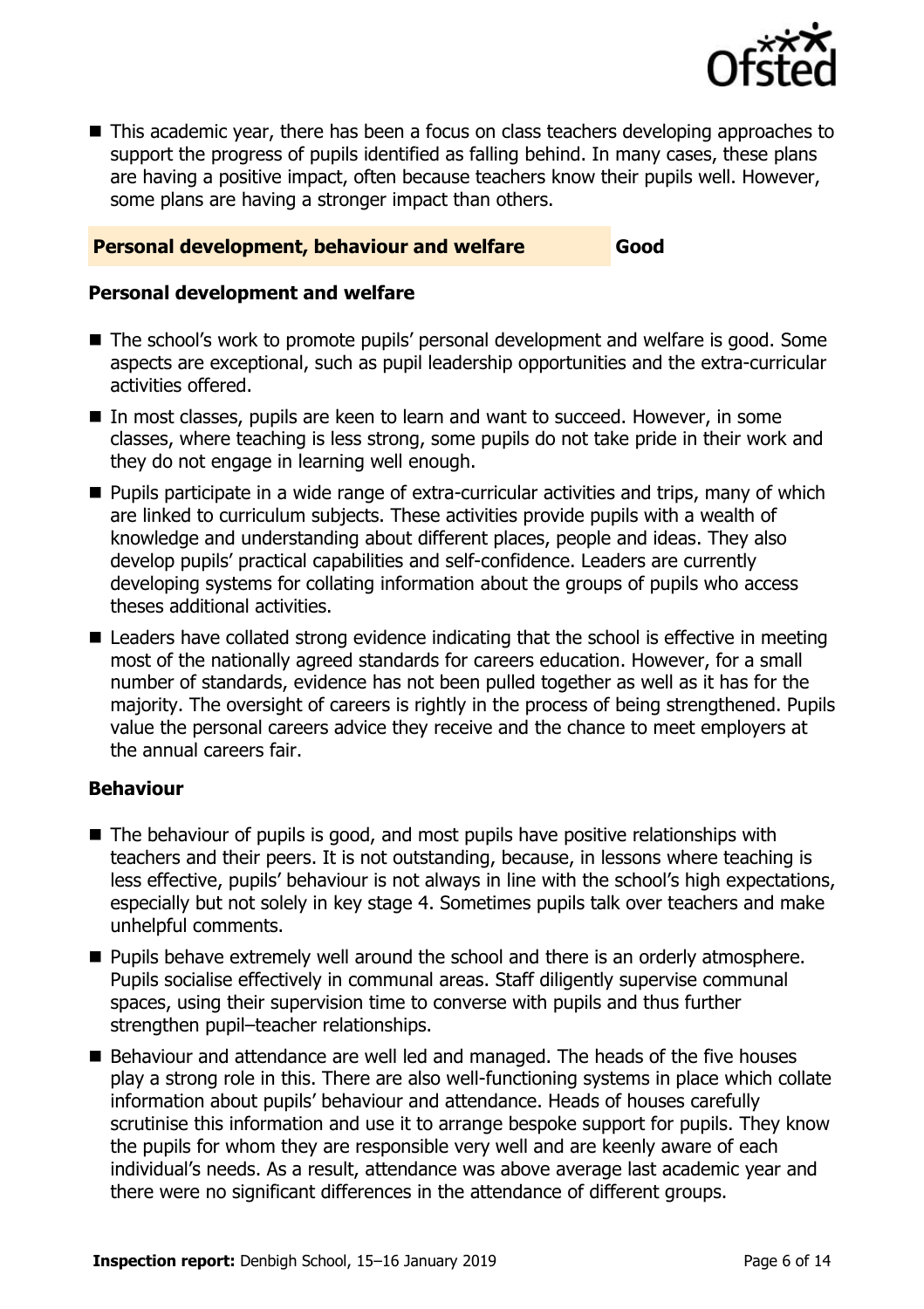- **Pupils say that incidents of bullying are infrequent and, on the rare occasions when** they do occur, they are dealt with well. They cite the role that pupils play in preventing bullying, including a pupil consultation group which helps shape policy and practice in this area.
- Over the last couple of years, there has been a reduction overall in fixed-term exclusions. However, recently there has been a rise in the number of fixed-term exclusions, because leaders have used them judiciously to re-establish their high behaviour expectations. There is evidence that this approach is working well.
- Close collaboration with leaders means that pupils do well in the alternative provision the school uses. School leaders hold regular meetings with leaders from both alternative providers as part of their ongoing checks on how well pupils are learning and behaving while they are educated off site.

#### **Outcomes for pupils Good**

- **Pupils generally do well at the school. They make increasingly strong progress as they** move through from Years 7 to 9. Broadly speaking, the progress of pupils in key stage 3 is generally stronger than in key stage 4. Pupils make particularly impressive progress across both key stages in mathematics and history.
- **Effective teaching means that pupils, including disadvantaged pupils, generally attain** well. The proportion achieving a good pass grade and above in both English and mathematics GCSE examinations was well above average in 2018 and in 2017.
- The school has a strong academic ethos, and a higher-than-average proportion of pupils take subjects included in the EBacc qualification. Pupils' attainment in the EBacc is above average.
- In 2018, pupils' progress overall in GCSE examinations was average. It was not as strong as it had been over the last couple of years, when it was significantly above average. Progress in science, modern languages and some non-EBacc subjects was lower than average. Progress in science and modern foreign languages was also below average in 2017. In some subjects, disadvantaged pupils' progress had dipped when compared to the previous year.
- Leaders have made changes to the way the curriculum is implemented to strengthen outcomes in subjects where progress was not strong enough in 2018 and 2017. In addition, some new methods of teaching have been introduced. Work in pupils' books and the school's own information show that the progress of current pupils is broadly good across most subjects and is improving in science and languages.
- Work in books and evidence from the school's own tracking show that disadvantaged pupils currently in school generally make good progress towards their challenging targets. However, in some subjects, but by no means all, disadvantaged pupils do not make the very strong progress they need to close the gaps with other pupils in the school.
- Most-able pupils in 2018 did not make the strong progress that they had made previously, particularly in non-EBacc subjects. In part, this was due to some changes in the qualifications offered. For example, the school stopped offering a vocational

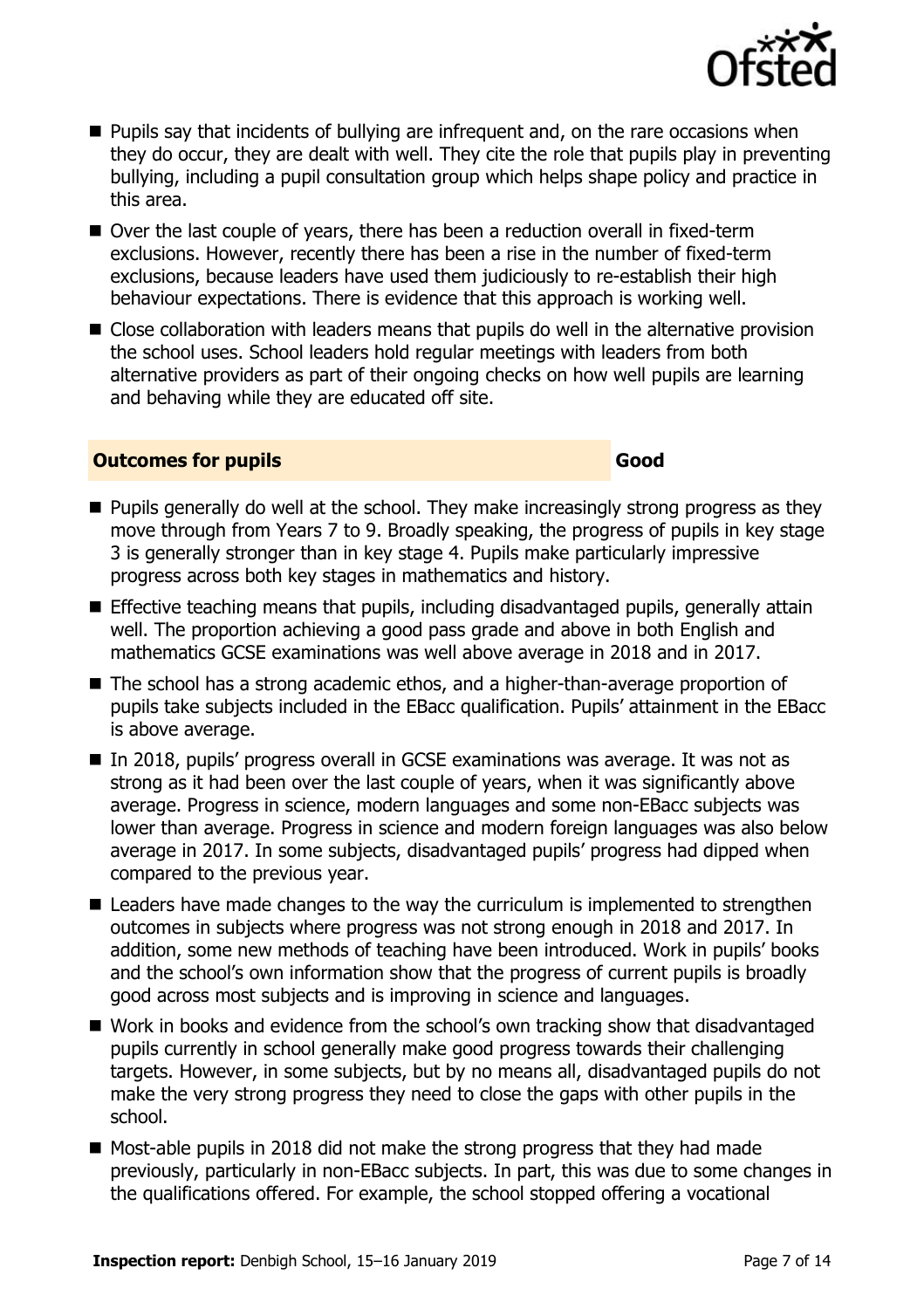

computing qualification in 2018 and introduced more GCSE qualifications. Improving the progress of most-able pupils is rightly a priority for the school this academic year. The progress made by this group of pupils currently is impressive in some subjects but in others, although improving, it is not yet strong enough.

- Pupils with SEND are well supported though a range of additional programmes as well as the assistance they receive in class from teaching assistants. They make particularly strong progress in the bespoke programmes they take, such as programmes to improve reading. Due to the effective support they receive, which is carefully monitored by the SENCo, the progress of pupils with SEND is similar to that of other pupils in the school.
- Similarly, pupils make strong progress in Year 7 booster programmes organised for pupils who join the school with lower-than-average attainment in their key stage 2 assessments.
- Most pupils move on to education, training or employment when they leave the school. The breadth and depth of their studies means they are well prepared for their next steps.

#### **16 to 19 study programmes Good**

- Like elsewhere in the school, there have been improvements in the sixth form. Last academic year, the scope of improvements was broad and included raising the criteria for entry. More recently, leaders have focused on ensuring that students make aboveaverage progress in a wider range of subjects and qualifications. To this end, students receive regular reports on their effort and progress.
- $\blacksquare$  The school works very closely with students, so that they can cope with the demands of new two-year A-level courses. Leaders carefully track the progress of current students. New approaches to tracking mean that leaders have a sharper picture of students' current progress. Broadly speaking, current Year 13 students are making better progress from their starting points compared with their counterparts last academic year.
- Early information from A-level examinations in 2018 shows that progress overall was above average. Progress for students on academic courses was well above average and stronger than it was for those on vocational courses. This was largely because of the very strong progress that students made in A-level mathematics, physics and chemistry. Progress in most other A-level subjects was at least in line with the average. However, in one or two subjects which had a high number of entries, such as English literature, progress was below average.
- This academic year, a number of subjects have introduced new approaches to teaching that are beginning to pay dividends. For instance, changes have been made to the way coursework is taught in English literature, and teachers have received carefully focused training from an A-level examiner.
- Teaching is generally strong and is especially effective in mathematics and most science subjects. It is improving in several other subjects, due to the changes that have been made. Teachers make good use of their subject knowledge to ask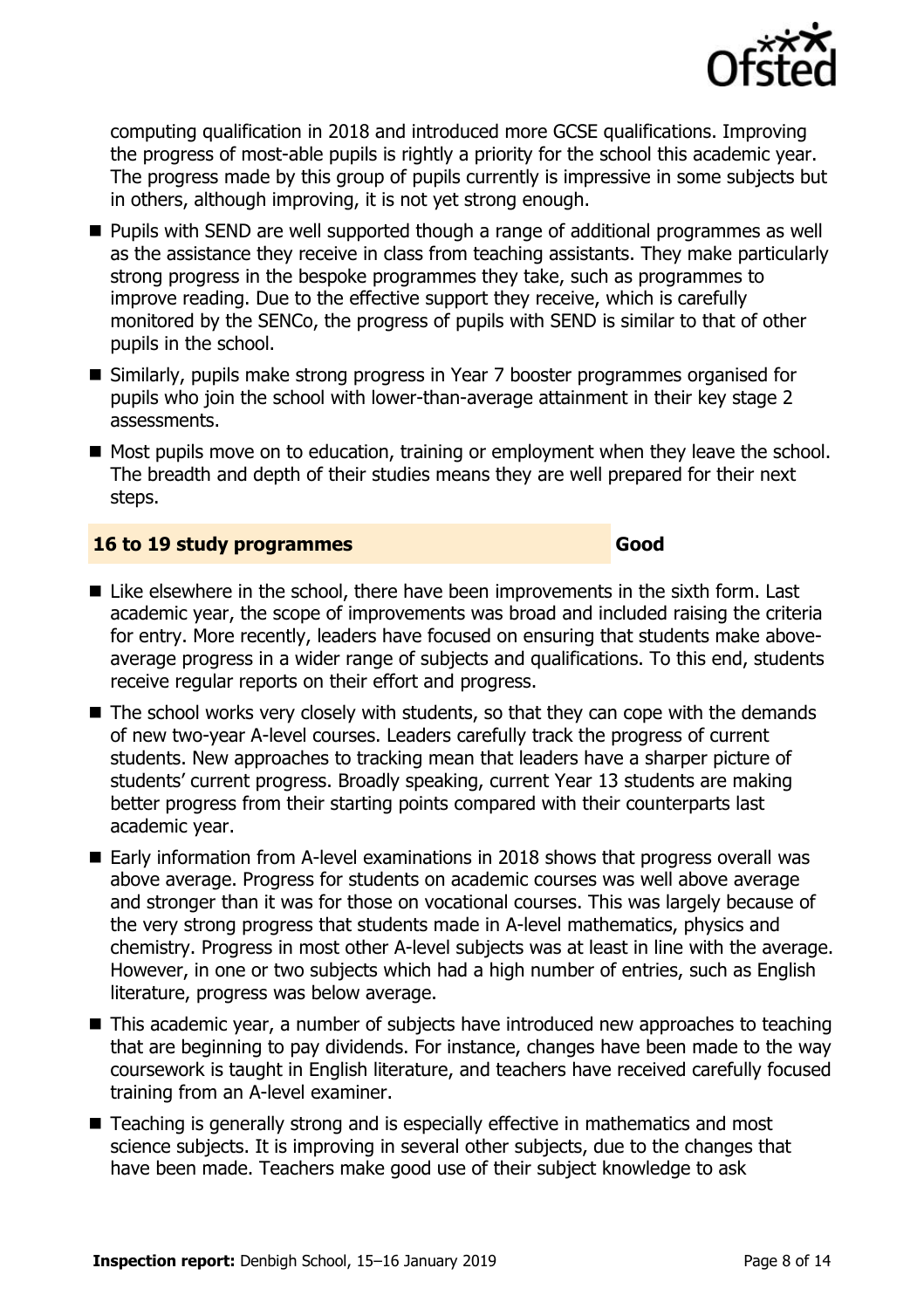

demanding questions, and students often respond with detailed answers, which include knowledge that they have acquired through research.

- However, in a small number of subjects, improvements are not as fully embedded as they are in the majority. In addition, students on some vocational courses are not always challenged enough. Leaders are aware of these differences and are working closely with subject leaders and teachers to iron them out.
- Recruitment to the sixth form from other schools is impressive, with approximately half of the sixth form made up of students recruited externally. On average, about 75% of students in Year 11 choose the school's sixth form, which offers an impressively wide range of mainly academic qualifications. There are no significant differences between the outcomes from students joining from other schools and those recruited from the main school. One reason for this is that recruitment, induction and support packages are tailored to the individual.
- Leaders have rightly focused on reducing the proportion of students who do not continue their studies in Year 13 at the school, having completed Year 12. The proportion is gradually reducing, although it remains higher than the school would like. Many do not transition into Year 13 for positive reasons. For example, some embark on higher-level vocational courses offered at the local college. Students say they like taking their AS qualifications at the end of Year 12. They see them as an effective staging post on their post-16 journey and sensibly use their results to inform their next steps.
- $\blacksquare$  The 16 to 19 study programmes are generally delivered well, with some aspects such as re-sits for English and mathematics GCSE being better delivered than others. Last academic year, the number of students accessing work experience was too low, and changes are afoot to improve this. However, students benefit from visits to employers and the opportunities to listen to talks from local businesses.
- Students in the sixth form are positive about their experiences, especially the additional support they receive. They are well prepared for their next stages, because of the effective mentoring and study-skills programmes. Many also benefit from educational trips and visits to cultural events, which encourage them to think more deeply. An increasing number of students get offers from, and go on to, top universities, including Oxford and Cambridge.
- Students say they feel safe and well looked after. The school is in the process of strengthening signing-in procedures, so that leaders have an even more accurate record of who is on site at any given time.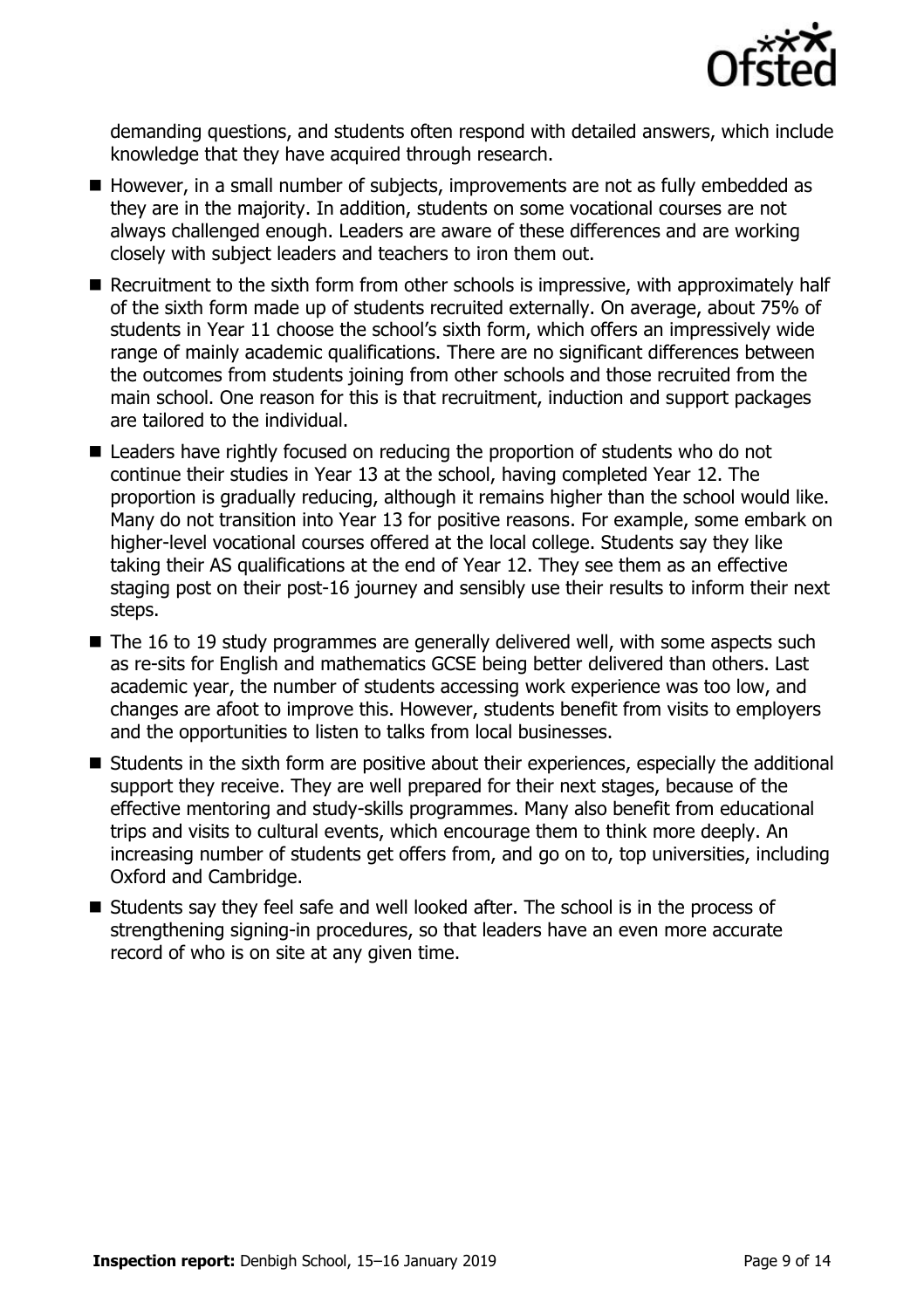

# **School details**

| Unique reference number | 136468               |
|-------------------------|----------------------|
| Local authority         | <b>Milton Keynes</b> |
| Inspection number       | 10085499             |

This inspection was carried out under section 8 of the Education Act 2005. The inspection was also deemed a section 5 inspection under the same Act.

| Type of school                                           | Secondary               |
|----------------------------------------------------------|-------------------------|
| School category                                          | Academy converter       |
| Age range of pupils                                      | 11 to 19                |
| Gender of pupils                                         | Mixed                   |
| Gender of pupils in 16 to 19 study<br>programmes         | Mixed                   |
| Number of pupils on the school roll                      | 1697                    |
| Of which, number on roll in 16 to 19 study<br>programmes | 468                     |
| Appropriate authority                                    | Local governing body    |
| Chair of the local governing board                       | Mr Bruce Hawthorne      |
| <b>Headteacher</b>                                       | Mr Andrew Squires       |
| Telephone number                                         | 01908 505 030           |
| Website                                                  | http://www.denbigh.net  |
| <b>Email address</b>                                     | headteacher@denbigh.net |
| Date of previous inspection                              | 14-16 May 2009          |

#### **Information about this school**

- The school is a larger-than-average-sized comprehensive with a bigger-than-average sixth form.
- It is a national teaching school and along with St Paul's Catholic School is the lead school in the Tommy Flowers SCITT (school-centred initial teacher training).
- In March 2011, the predecessor school with the same name converted to become an academy. The predecessor school was graded outstanding when it was inspected in May 2009.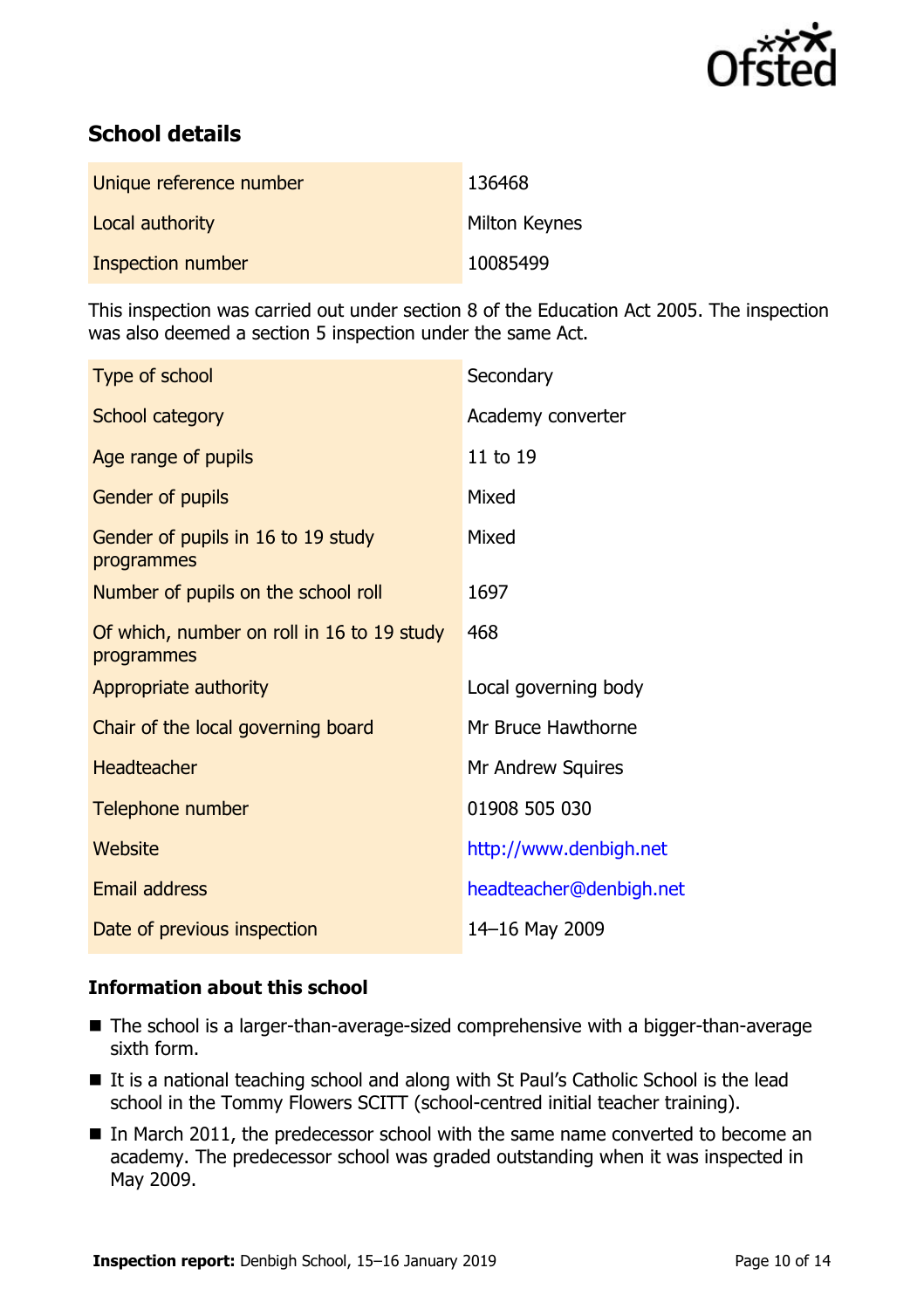

- In September 2014, Denbigh School was established as the lead school for the Enigma Maths Hub, working across Bedfordshire, Buckinghamshire, Northamptonshire and Oxfordshire. It provides professional development for mathematics teachers from early years to post-16.
- In 2017, the school became the lead school in a new multi-academy trust (MAT), known as The Denbigh Alliance multi-academy trust. The other school in the MAT is in the process of being built and is scheduled to open in 2020.
- There have been changes to governance structures following the creation of the MAT. The school has a chair of trustees and a chair of the local governing board. Both these appointments have been made in the last 18 months. The headteacher was appointed in 2014.
- The school has a vertical tutoring system and is split into five houses, each one led by a head of house.
- In September 2015, the school increased its pupil admission number from 200 to 260.
- The proportion of disadvantaged pupils eligible for pupil premium funding is below the national average.
- The proportion of pupils with SEND is below average. The proportion with education, health and care plans is broadly in line with the average.
- A lower-than-average-proportion of pupils speak English as an additional language. Just over half of the pupils are White British and the other half come from 15 of the 17 ethnic minority groups.
- The school makes use of two alternative providers: four pupils are currently placed at Bridge Academy and four at Milton Keynes College.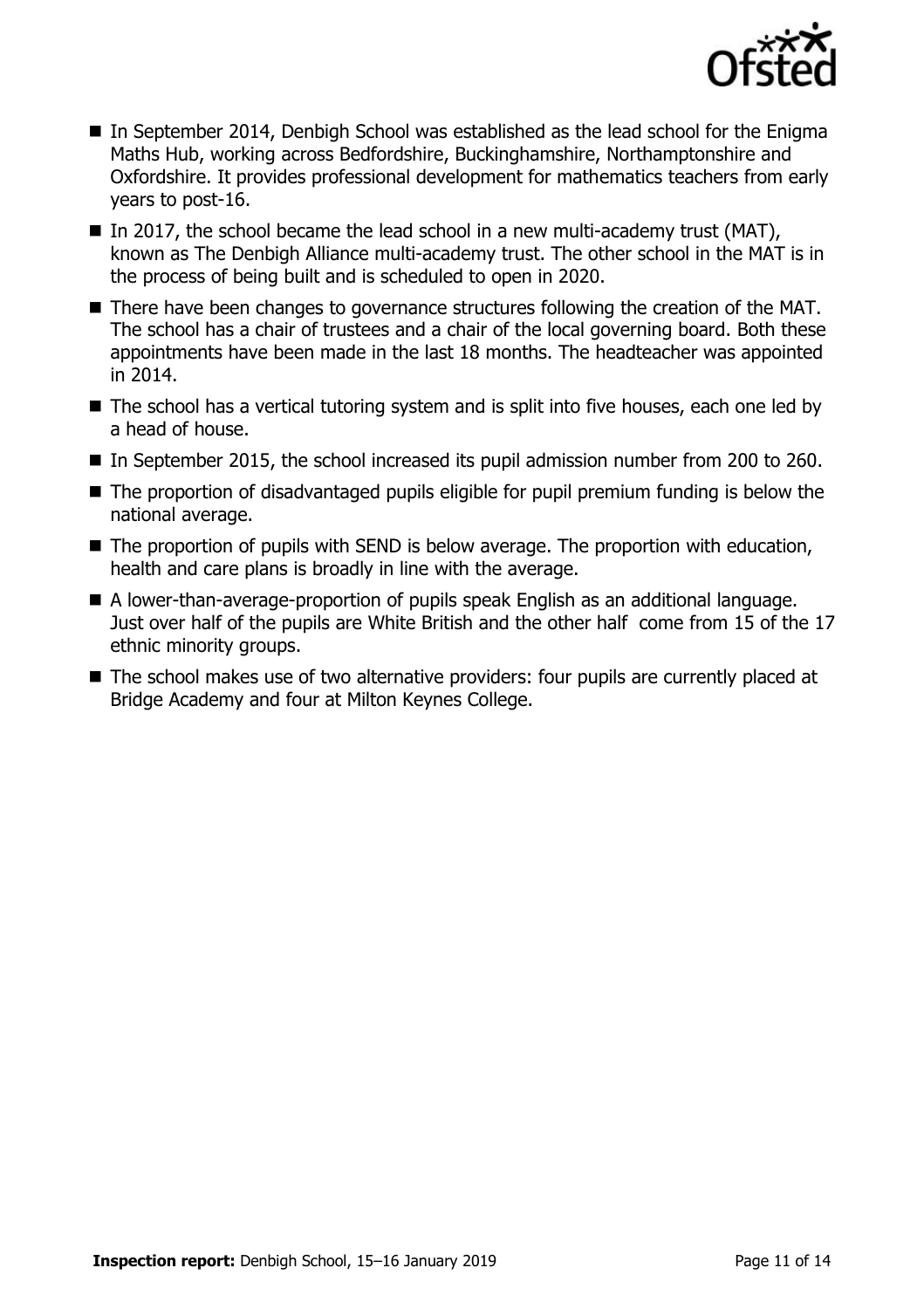

# **Information about this inspection**

- $\blacksquare$  The inspection was initially a section 8 inspection and was subsequently deemed a section 5 inspection.
- Inspectors gathered evidence from short visits made to lessons on five separate occasions. Inspectors also undertook a total of approximately 40 longer observations. In most instances, inspectors were accompanied by members of the senior leadership team. Inspectors also attended an assembly and a tutor time.
- Pupils' behaviour was observed in lessons, around the school and during breaktimes. A telephone call was made to The Bridge, which is one of the two alternative providers used by the school.
- Inspectors scrutinised a selection of books on day one and also on day two of the inspection. On day two, inspectors also reviewed work belonging to members of the sixth form. Inspectors met separately with a group of key stage 3 pupils, a group of key stage 4 pupils, a small selection of disadvantaged pupils and a group of sixth-form students.
- Inspectors met separately with the headteacher on several occasions. Inspectors also met with senior leaders for a range of meetings focusing on different issues, including safeguarding, the curriculum, outcomes, leadership of teaching, as well as behaviour and attendance. Several meetings were held with the senior leader responsible for the sixth form. In some of these meetings, he was accompanied by other sixth-form leaders.
- Meetings were also held with the chair of the local governing body (who is vice-chair of the trustees) accompanied by the vice-chair of the local governing body, a group of subject leaders, heads of houses, newly qualified teachers and trainees. Inspectors also met the special educational needs coordinator, the careers leader and the pupil premium champion. A phone call was made to the chair of the trustees.
- Inspectors considered the 397 responses to Ofsted's online questionnaire Parent View. In addition, inspectors scrutinised the school's own parental questionnaires.
- Inspectors evaluated key documents, including the school's strategic-planning documents, information on current pupils' progress and assessment approaches, curriculum information, minutes of governing body and trust meetings, reports of attendance and behaviour, records of the checks made on staff when they are appointed, and records relating to pupils' safety and academic progress.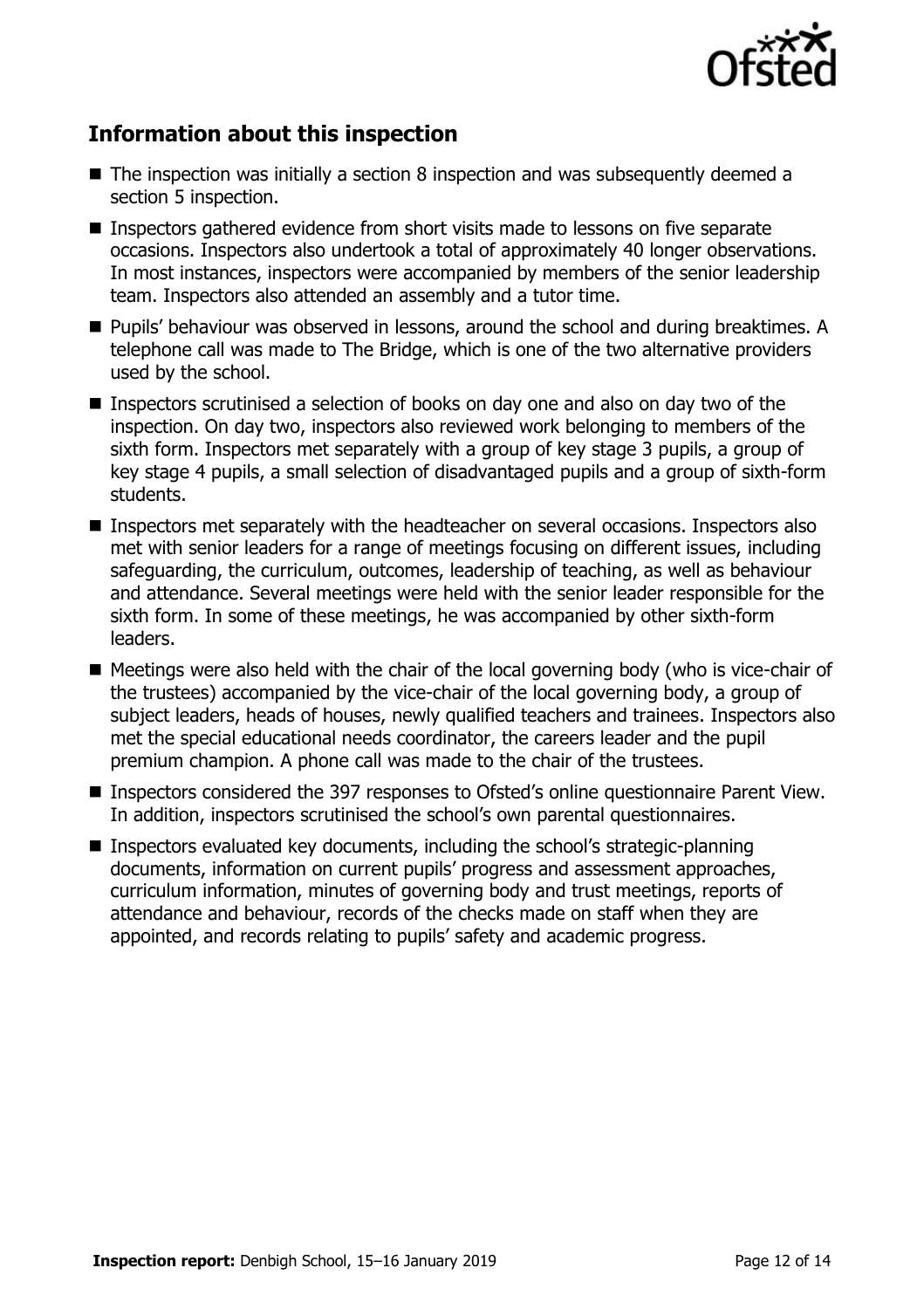

# **Inspection team**

| Sarah Hubbard, lead inspector | Her Majesty's Inspector |
|-------------------------------|-------------------------|
| Peter Rodin                   | Ofsted Inspector        |
| <b>Patrick Harty</b>          | Ofsted Inspector        |
| John Burridge                 | Ofsted Inspector        |
| <b>Ian Tustian</b>            | Ofsted Inspector        |